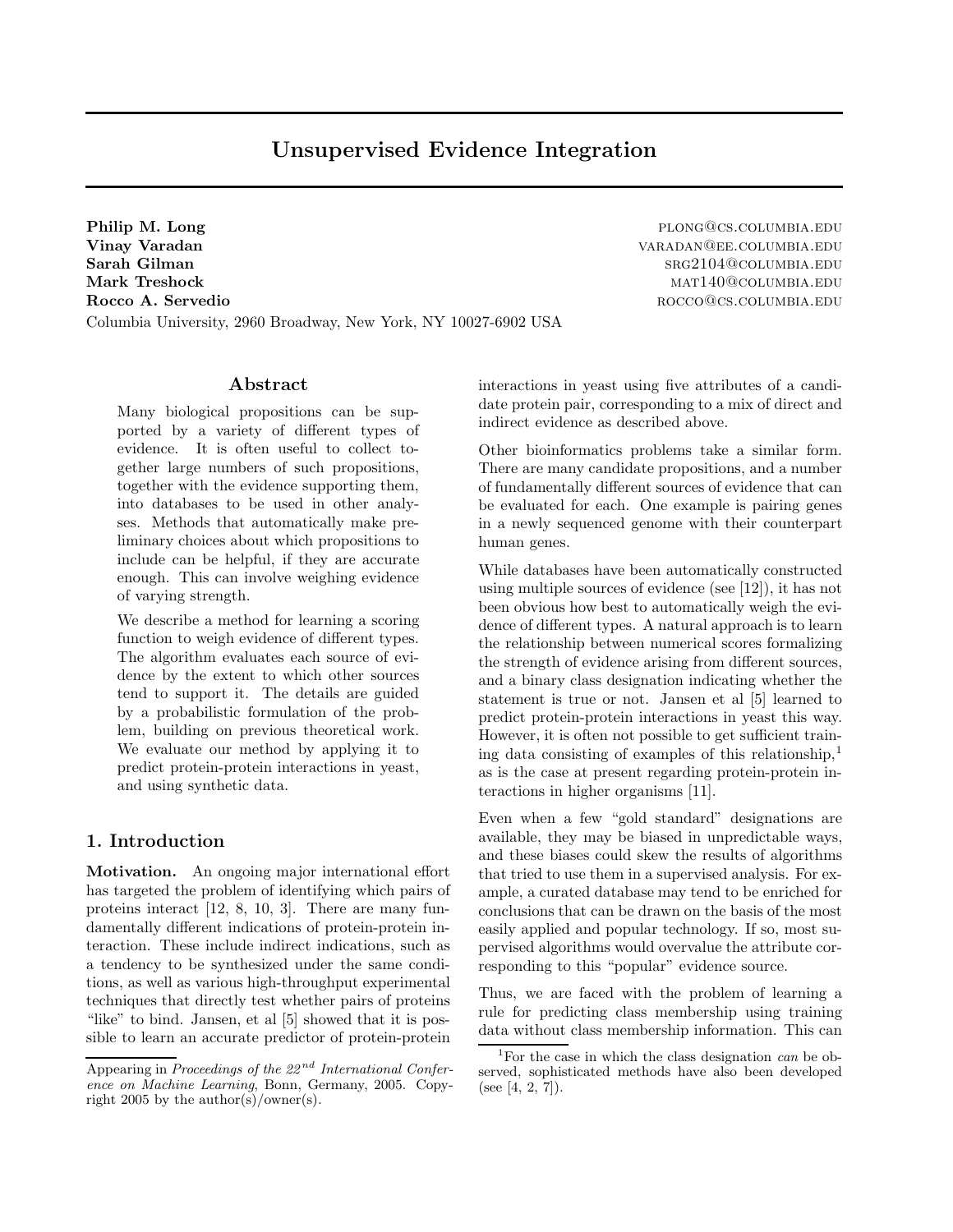also be thought of as the problem faced by clustering algorithms; however, the applications driving this work present opportunities and challenges not found in many clustering problems.

The first opportunity arises from the fact that the value of each of the variables can be interpreted as the strength of evidence of a certain type supporting the proposition. Consequently, we can assume a priori that the larger the value of a variable, the more likely it is that the proposition holds. Furthermore, it is often the case that a number of unrelated sources of evidence are available. The approximate independence of the prediction errors resulting from such measures can be exploited by a learning algorithm. (This was exploited by the supervised algorithm for proteinprotein interaction prediction in yeast in the Jansen, et al paper.) Finally, usually each of the sources of evidence is known to have some utility, so that deciding which to use and which to discard ("feature selection") is unnecessary.

The term "clustering" arises from the fact that in most clustering applications, members of each class tend to be grouped together away from the other classes. For some of the problems targeted in this work, however, the distributions of the values of the variables in the two classes overlap significantly. For example, as observed by Atschul [1], the distribution of BLAST scores of orthologous pairs of genes is approximately uniform from 0 up to a maximum, whereas the distribution of BLAST scores for other pairs of genes is approximately exponential.<sup>2</sup>

Because of these special characteristics, we prefer not to think of the problems studied here as clustering problems; if they are, they form an important type of clustering problem that merits special attention. In any case, we compare the method we propose with established approaches to clustering.

Our approach. In this paper, we describe a practical method of unsupervised evidence integration inspired by a theoretical analysis.

In the applications targeted in this work, scientists have sources of evidence that look for fundamentally different kinds of indications that a proposition might hold, and thus it is reasonable to expect that these evidence sources are approximately independent given the class designation. Conditional independence is used in our analysis in order to conclude that what association there is between pairs of variables is due to their common association with the class designa-

tion, and therefore strong associations are evidence that the variables are useful. If significant associations among variables are possible due to causes other than the common class designation, it would appear impossible to perform class prediction in an unsupervised manner, which is our goal. We note that (as will be seen in Section 2) our method includes measures that "shrink" estimates toward a default; this may be viewed in part as hedging against limited violations of independence. Still, the view that the main source of dependence among variables is their common association with the class designation is central to the design of our algorithm. While this assumption may not hold exactly true in real-world data sets, our experimental results reported in Section 3 show that our method does perform very well on natural biological data.

The details of our approach are based on a theoretical analysis that builds on earlier theoretical work by Mitina and Vereshchagin [9]. In their analysis, in addition to assuming that the values of  $X_1, ..., X_n$  are conditionally independent given  $Y$ , they also assumed that

- the observed variables  $X_1, ..., X_n$  are  $\{0, 1\}$ valued,
- each variable is equal to the hidden class designation Y more often than not,
- for each i,  $Pr(X_i \neq Y | Y = y)$  does not depend on y.

This last property was identified by Mitina and Vereshchagin as crucial for their analysis. If independent training examples are generated from a source with these properties, they gave a polynomial-time algorithm that learns a rule for predicting the value of Y that approaches the accuracy of the optimal such rule.

Some aspects of our application are not captured in Mitina and Vereshchagin's setting. For example, some of the variables in our applications are continuousvalued. Even if we were to treat each  $X_i$  as a binaryvalued variable by thresholding, it is difficult to do so in such a way that whether this binary-valued variable equals Y is (approximately) independent of the value of  $Y$ . For these and other reasons, we needed to build substantially on Mitina and Vereshchagin's work to address our applications.

Our algorithm, like Mitina and Vereshchagin's, takes advantage of the fact that a variable is valuable for prediction to the extent that it tends to agree with other variables. We call our new method *peer ranking*.<sup>3</sup>

<sup>2</sup>Extreme value distributions [6] provide a more detailed model.

<sup>3</sup>Thanks to Vinsensius Vega for suggesting this term.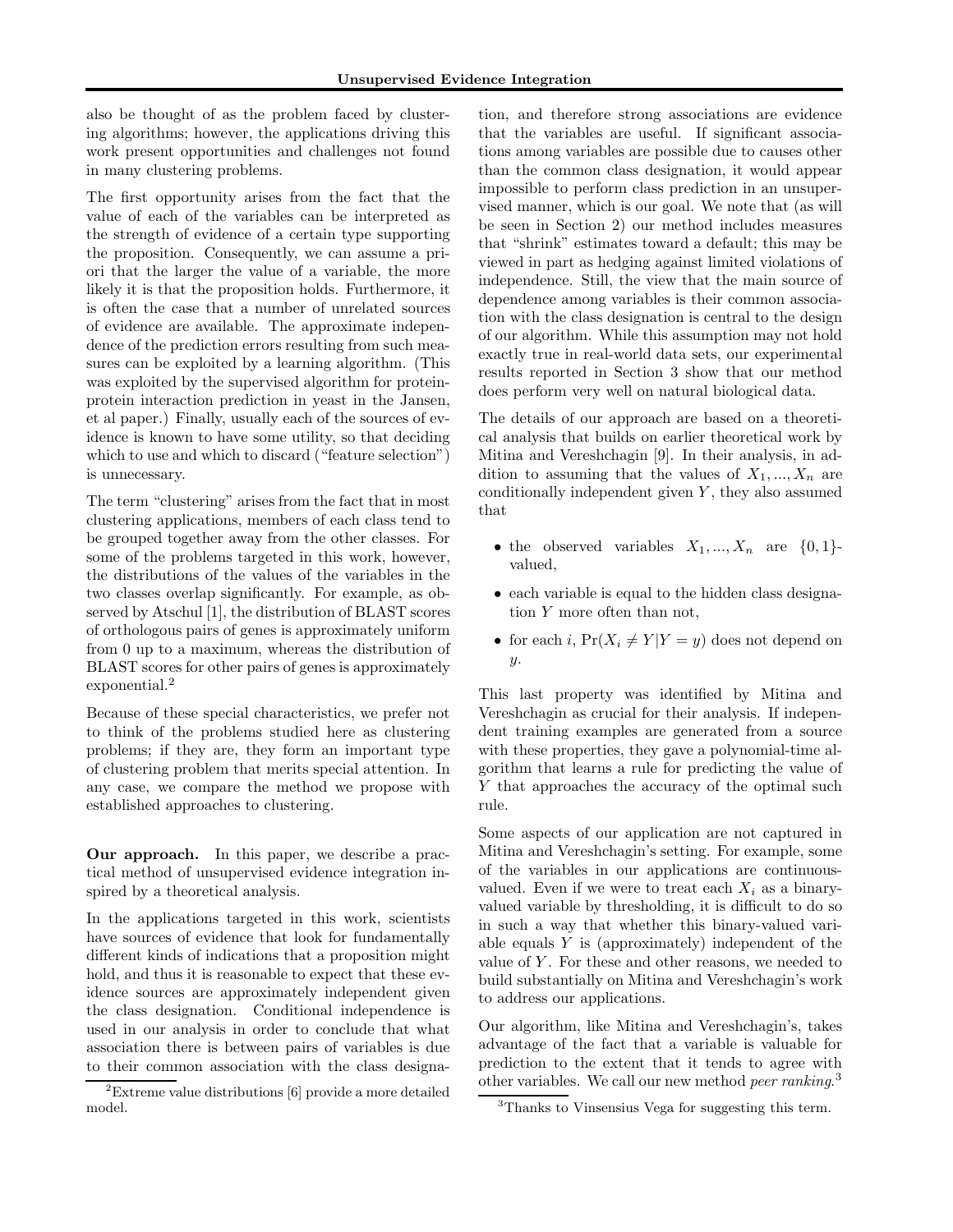Evaluation. We compare peer ranking with three possible alternatives. The first is an algorithm that (i) finds the line with the property that projecting the examples onto that line maximizes the variance, and (ii) then sorts examples according to their positions on that line. The second is an algorithm (described in Section 3) based on k-means clustering. The third uses EM, a standard incremental optimization technique, to search for the maximum likelihood probability model from a set of "naive bayes" models like those implicitly used by our method. The applications targeted in this work give rise to inputs with tens of millions of examples, and possibly more. Thus, direct application of kernel-based or spectral clustering methods appears infeasible.

Although the peer ranking method is intended to be applied in an unsupervised setting, to evaluate how well it works on natural data, it is necessary to apply it in a situation where a gold standard is available. For this, we use five sources of evidence of protein-protein interaction from Jansen, et al's paper [5]. We also evaluated the peer algorithm on synthetic randomly generated data. On both kinds of data, peer ranking also performs substantially better than the other methods.

# 2. The peer ranking algorithm

In our problem, an algorithm is given a collection of examples, each of which is a tuple  $(X_1, ..., X_n)$ , and outputs a scoring function  $g$  that is used to rank the examples. The goal is for examples for which a hidden variable Y takes the value 1 to be high on the list.

As mentioned in the introduction, the peer ranking approach is based on a view that the values  $X_1, ..., X_n$ of the variables, together with the hidden class designation  $Y$ , are generated collectively by a joint probability distribution. The peer algorithm behaves as if  $X_1, \ldots, X_n$  complement one another, in the sense that they are conditionally independent given  $Y$ . It also behaves as if  $Pr(Y = 1 | X_i > x)$  is nondecreasing in x for all  $i$ .

# 2.1. Outline

The outline of the peer ranking algorithm is as follows:

- 1. It estimates conditional probabilities relevant to the predictive ability of binary-valued discretizations of  $X_1, ..., X_n$  in a number of rounds: in round number  $\ell$ , it
	- a. chooses a value  $\beta_{\ell}$  and thresholds  $b_{\ell,1}, ..., b_{\ell,n}$ so that for each i,  $Pr(X_i \ge b_{\ell,i}) \sim \beta_{\ell}$  (how

 $\beta_{\ell}$  is chosen, and how exactly  $b_{\ell,1}, ..., b_{\ell,n}$  are chosen, are described in Section 2.3),

- b. for each i, estimates  $Pr(X_i \ge b_{\ell,i}|Y = 1)$  and  $Pr(X_i \ge b_{\ell,i}|Y = 0)$  (this is the key step in the algorithm – how it does this is explained in Section 2.2).
- 2. It constructs a scoring function  $g$  using the estimates as follows: given an example  $(X_1, ..., X_n)$ to be scored, it
	- a. for each  $i$ , finds the largest member  $b$  of  $B_i = \{b_{1,i}, b_{2,i}, ...\}$  for which  $X_i \geq b$  (call it floor $_{B_i}(X_i)$ , and
	- b. sets  $q$  to be an estimate of

 $Pr(Y = 1 | X_1 \geq \text{floor}_{B_1}(X_1) \wedge ... \wedge X_n \geq \text{floor}_{B_n}(X_n))$ 

obtained from the previously constructed conditional probability estimates (how this is done is described in Sections 2.7 and 2.8).

#### 2.2. The basic estimates

In this subsection we concentrate on a particular iteration of step 1, i.e. a particular value of  $\ell$ . Since  $\ell$  is fixed, we drop it from all notation.

Define  $U_1, ..., U_n$  by letting  $U_i$  be 1 if  $X_i \geq b_i$ , and 0 otherwise. Each value  $U_i$  can be viewed as a (very rough) prediction of  $Y$ , since by assumption the examples with large values of  $X_i$  are those examples that the ith source of evidence views as most likely to have  $Y = 1$ . The value of  $b_i$  is chosen so that  $Pr(U_i = 1) = Pr(X_i \ge b_i)$  is approximately  $\beta$  (how this is done is described in Section 2.3), but if, for example, the distribution of  $X_i$  has an accumulation point (that is, many examples have the same value for  $X_i$ , then this probability may not actually be very close to  $\beta$ . Note that if we have a lot of training data, the fraction of examples in our training set for which  $U_i = 1$  provides an accurate estimate of the true value of  $Pr(U_i = 1)$ .

We emphasize the difference between  $X_i$  and  $U_i$ :  $X_i$  is a (possibly continuous) value that is interpreted as the strength of evidence of the *i*<sup>th</sup> type, and  $U_i$  is a binaryvalued prediction obtained by examining whether  $X_i$ is large enough.

Suppose for a moment that we know  $Pr(Y = 1)$  (how to estimate it will be treated in Section 2.4). Since  $Pr(U_i = 1 | Y = 0)$  equals

$$
\frac{\Pr(U_i = 1) - \Pr(Y = 1)\Pr(U_i = 1|Y = 1)}{1 - \Pr(Y = 1)},
$$
\n(1)

if we have an estimate of  $Pr(U_i = 1 | Y = 1)$ , we can use it to obtain an estimate of  $Pr(U_i = 1 | Y = 0)$ .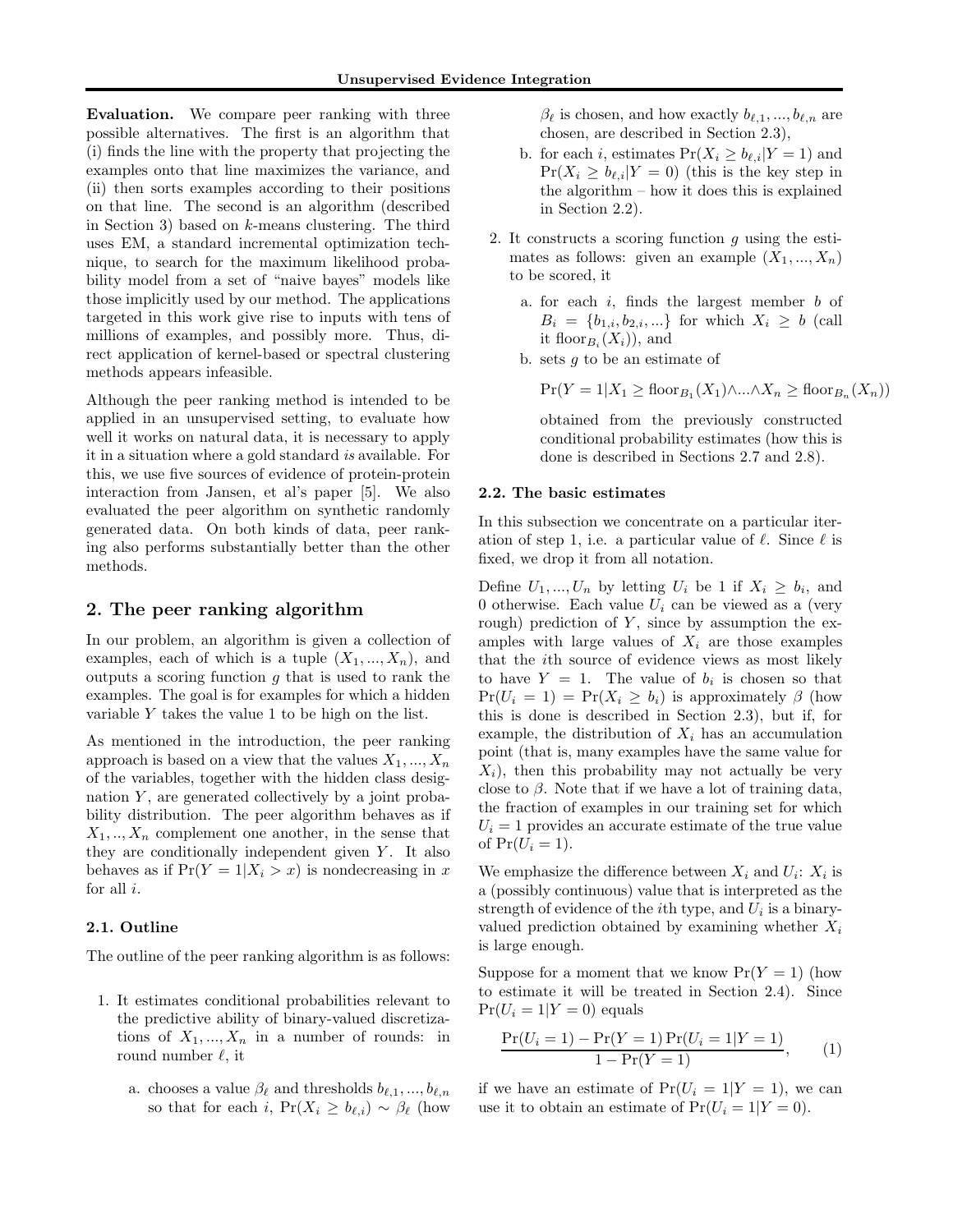If, in addition, the number  $n$  of variables is at least 3, then in fact we can estimate  $Pr(U_i = 1 | Y = 1)$  by looking at the extent to which pairs of variables agree that  $Y = 1$ . This is because for any three distinct indices  $i, j, k$  we have

$$
\Pr(U_i = 1|Y = 1) \n= a_i + \sqrt{\left(\frac{1 - \Pr(Y = 1)}{\Pr(Y = 1)}\right)\frac{(a_{i,j} - a_i a_j)(a_{i,k} - a_i a_k)}{a_{j,k} - a_j a_k}}
$$
\n(2)

where  $a_i$  denotes  $Pr(U_i = 1)$  and  $a_{i,j}$  denotes  $Pr(U_i = 1)$ 1 &  $U_i = 1$ ). The straightforward but tedious derivation of (2) is in Appendix A.

The most natural estimate of  $a_{i,j} = Pr(U_i = 1 \& U_j =$ 1) is the fraction of training examples for which both  $U_i = 1$  and  $U_j = 1$ . Indeed this, and the corresponding estimate of  $a_{i,k}$ , are plugged into the numerator in (2) to estimate  $Pr(U_i = 1 | Y = 1)$  in our algorithm. However, estimation of the probability  $a_{j,k} = \Pr(U_j = 1 \& U_k = 1)$  in the denominator requires special treatment. Note that underestimates of this quantity can have a radical effect on the resulting estimate of  $Pr(U_i = 1 | Y = 1)$ , as they can bring the denominator close to 0. Thus our algorithm adjusts the estimate of  $a_{j,k}$  upwards by the width of a 95% confidence interval around the empirical estimate, to make it unlikely that  $a_{j,k}$  is underestimated, and to reduce the extent of such underestimation when it occurs. Specifically, if  $q_{j,k}$  is the fraction of training examples for which  $U_j = 1$  and  $X_k \ge b_k$ , then our estimate  $\hat{a}_{j,k}$  is given by

$$
\hat{a}_{j,k} = q_{j,k} + 1.96\sqrt{\frac{q_{j,k}(1-q_{j,k})}{m}},\tag{3}
$$

where  $m$  is the number of training examples. This adjustment also has the effect of bringing  $Pr(U_i = 1 | Y =$ 1) closer to  $Pr(U_i = 1)$ , that is, moderating any optimism about utility of the ith variable.

Estimates of  $Pr(U_i = 1 | Y = 1)$  can be constructed in this way using any other pair  $\{j, k\}$  of variables. The role that a particular pair plays is determined in part by the fractions  $q_j$  and  $q_k$  of training examples for which  $U_j = 1$  and  $U_k = 1$  respectively. The estimates obtained from other pairs are combined as follows:

• for all pairs  $\{j, k\}$  of other variables for which

$$
q_{j,k} > q_j q_k, q_{i,j} > q_i q_j
$$
 and  $q_{i,k} > q_i q_k$ , (4)

and estimate of  $Pr(U_i = 1 | Y = 1)$  is constructed using using variables  $j$  and  $k$  as outlined above, and

• the median of the resulting estimates is used as the final estimate.

This further enhances the robustness of the method against departures from the conditional independence assumption. In the unlikely but conceivable event that no pair  $\{j, k\}$  satisfies (4), then  $Pr(U_i = 1 | Y = 1)$  is estimated to be  $Pr(U_i = 1)$  (that is,  $U_i$  is estimated to be useless for prediction).

#### 2.3. Choosing values for  $\beta$  and b

In round  $\ell$ , the peer algorithm chooses thresholds  $b_{\ell,1},..., b_{\ell,n}$  so that, for each i, the fraction of examples for which  $X_i \geq b_{\ell,i}$  is as close as possible to  $\beta_{\ell}$ subject to the constraint that the fraction is at least  $\beta_{\ell}$ . (Note that many examples might share the same value of  $X_i$ .)

As described above, the event that  $X_i \geq b_{\ell,i}$  can be viewed as a rough prediction of the event that  $Y = 1$ ; in order for this prediction to be as accurate as possible we would like to have  $Pr[X_i \ge b_{\ell,i}] \approx Pr[Y = 1].$ Since, in many applications,  $Pr(Y = 1)$  is small, the values of  $\beta_{\ell}$  are chosen according to a geometric progression, so that the region near 0 is populated more densely. Specifically, the value of  $\beta$  is doubled each time, so that  $\beta_{\ell} = \beta_1 2^{\ell - 1}$ .

We set  $\beta_1 = 1/m$  because we cannot measure probabilities at a finer granularity from  $m$  examples.

#### 2.4. Estimating  $Pr(Y = 1)$

The ordering output by the algorithm should be expected to be insensitive to its estimated value of  $Pr(Y = 1)$ : the main effect of changing its value will be to shift all estimates of conditional probabilities up or down, leaving the order largely unchanged. The value of  $Pr(Y = 1)$  is therefore estimated in a rough way, by examining the consequences of plugging different estimates into (1) and (2).

If an estimate is too small, then plugging into (2) will result in estimates of  $Pr(X_i \ge b_i | Y = 1)$  that are too large. In extreme cases, they can be greater than 1. On the other hand, using estimates of  $Pr(Y = 1)$  that are too large with (1) can result in estimates of  $Pr(X_i \geq$  $b_i|Y=0$  that are too small, and, in extreme cases, less than 0. The value of  $Pr(Y = 1)$  is chosen to maximize the margin by which both of these illogical outcomes is avoided. This maximum margin might be viewed as a crude, but computationally feasible, approximation to maximum likelihood.

# 2.5. Clipping

Intuitively, the training data can only provide information about probabilities at a granularity inversely proportional to the number of training examples. Con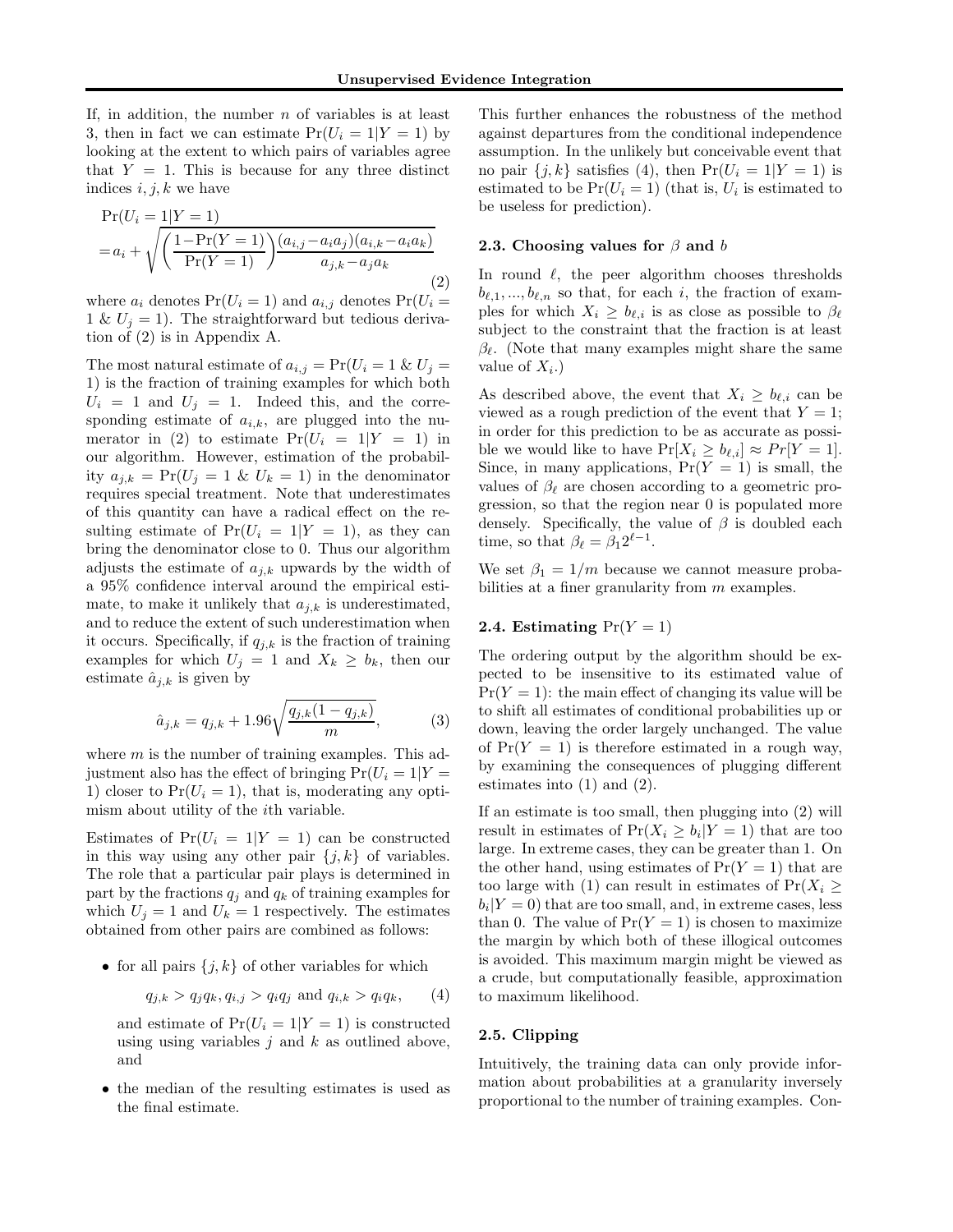ditional probability can be informed only at a coarser granularity. Thus, we clip all probability estimates to fall between  $1/m$  and  $1-1/m$  (and any other estimates are replaced with the closest value in that range).

#### 2.6. Enforcing monotonicity

Recall that, in the intended applications, we expect that  $Pr(Y = 1 | X_i \ge b)$  is nondecreasing in b. On the other hand, our adjustment (3) results in a bias toward conservatism. While, overall, this helps, one unfortunate side effect is that our estimates of  $Pr(Y =$  $1|X_i \geq b$ ) might not be monotone in b. An estimate of  $Pr(Y = 1 | X_i \ge b)$  for large b might be based on only a few cases, and so the algorithm would conservatively adjust this estimate downward. There might be  $b' < b$ for which, due to a larger number of cases for which  $X_i \geq b'$ , the algorithm might be able to confidently assert a large value of  $Pr(Y = 1 | X_i \ge b')$ . But in such cases, the monotonicity implies that the algorithm can conclude that  $Pr(Y = 1 | X_i \ge b)$  is at least as big.

This reasoning is incorporated into the peer ranking algorithm in a postprocessing step, in which pairs of estimates that conflict with the monotonicity assumption are resolved in favor of the more confident estimate.

#### 2.7. Preliminary scoring function

Recall from Section 2.1 that the scoring function is obtained by evaluating an estimate of

$$
Pr(Y = 1 | X_1 \geq \text{floor}_{B_1}(X_1) \land ... \land X_n \geq \text{floor}_{B_n}(X_n))
$$

where each  $B_i$  is made up of the thresholds  $b_{\ell,i}$  for the useful rounds  $\ell$ . Exploiting the conditional independence assumption in a standard way, we can see that the above conditional probability is monotone in

$$
\sum_{i} \log \frac{\Pr(X_i \ge b_i | Y = 1)}{\Pr(X_i \ge b_i | Y = 0)}.
$$
\n<sup>(5)</sup>

Since our ultimate goal is to order the examples based on their values of  $X_1, ..., X_n$ , any two scoring functions are equivalent if they order the examples in the same way, and thus we can perform any monotone transformation on our scoring function. The derivation of (5) is standard (omitted due to space constraints).

Plugging our estimates of  $Pr(X_i \ge b_i | Y = 1)$  and  $Pr(X_i \ge b_i | Y = 0)$  for various i into (5), we obtain our preliminary scoring function.

#### 2.8. Final, smoothed, scoring function

A drawback of the scoring function f described in Section 2.7 is that, when used for sorting, it can result in



Figure 1. An example of the definition of the function  $g_i$ mapping the value of a variable  $X_i$  to its contribution to the overall score:  $g_i$  is a continous, piecewise linear approximation to the function  $f_i$ .

many ties (cases where two propositions are assigned the same score). Note that  $(5)$  expresses f as a sum over functions that depend on individual variables; let us denote by  $f_i$  the function that depends on variable i. Each of  $f_1, \ldots, f_n$  is monotone and piecewise constant. The final scoring function  $g$  used by the peer ranking algorithm is obtained by replacing each  $f_i$  with a corresponding piecewise linear function  $g_i$  and letting

$$
g(X_1, ..., X_n) = \sum_i g_i(X_i).
$$

A representative example of how  $g_i$  is generated from  $f_i$  is shown in Figure 1: The value of  $g_i$  at a threshold is the average of the values of  $f_i$  on either side, and  $g_i$ interpolates linearly between.

#### 2.9. Discussion – why not use bins?

An arguably more principled approach would be to use the members of each  $B_i$  to divide the real line into bins, and then design the scoring function by evaluating the conditional probability that  $Y$  is 1 given the bin memberships of the values of the variables. However, the individual conditional probabilities that values fall in bins given that  $Y$  is 1 and 0 respectively are estimated with too high a variance for this to work. The probability that an example falls in a bin is the difference between the probability that it falls to the right of the right endpoint, and the probability that if falls to the right of the left endpoint. The estimate of the bin probability is thus sensitive to fluctuations in both these probability estimates. We have found that the approach we suggest works better, we suspect in large part because only one of these probabilities is estimated.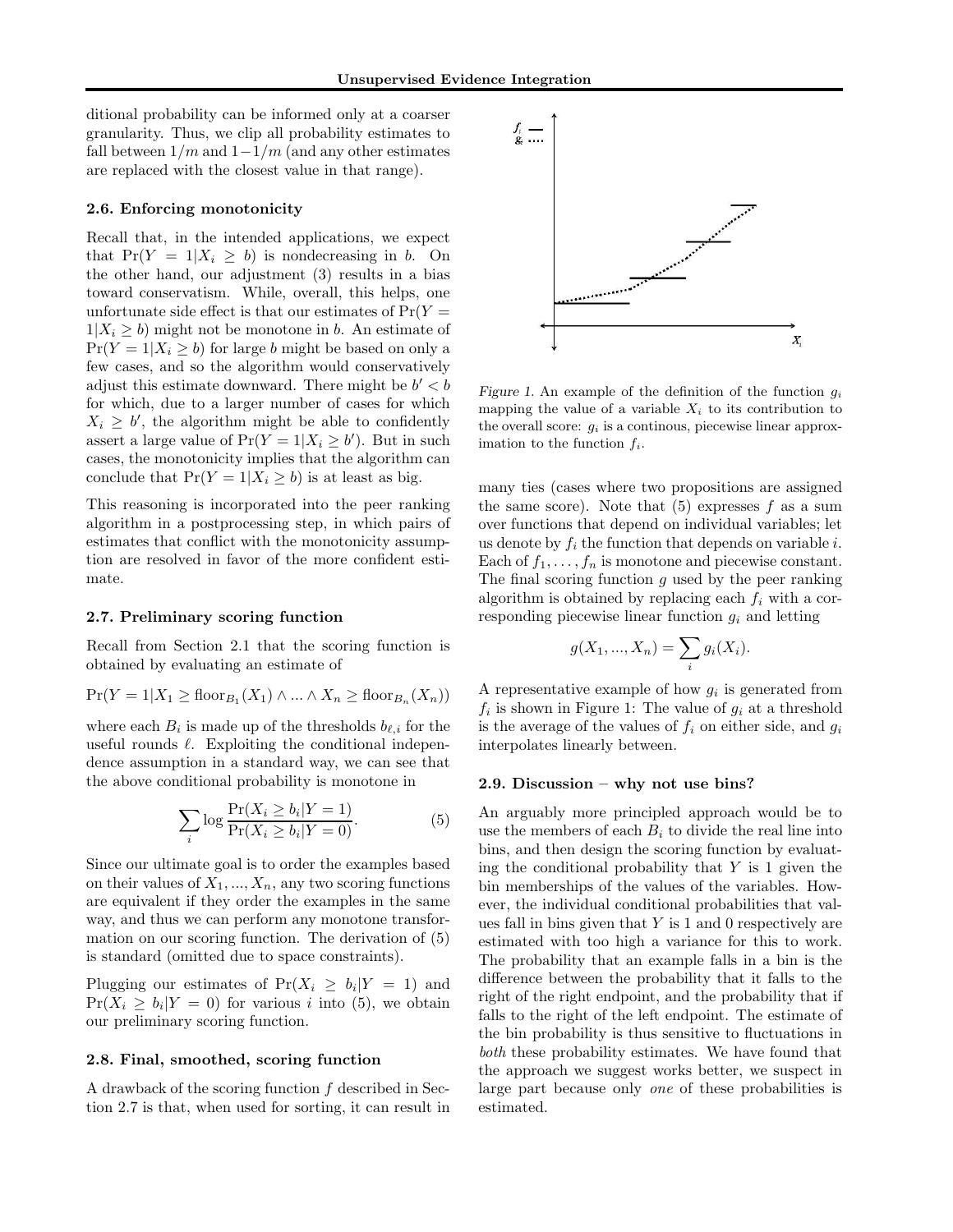We note since the peer algorithm chooses thresholds geometrically, many of the examples for which  $X_i \geq$  $b_{\ell,i}$  also satisfy  $X_i \in [b_{\ell,i}, b_{\ell-1,i}]$ . Thus, it is reasonable to view  $\frac{\Pr(X_i \ge b_i | Y=1)}{\Pr(X_i \ge b_i | Y=0)}$  as an approximation to the corresponding ratio for the bin with left endpoint  $b_i$ .

Alternatively, note that, if a scientist is able to identify a null distribution that matches the conditional distribution given that  $Y = 0$ , then  $Pr(X_i \ge b | Y = 0)$ is the p-value associated with the case where  $X_i = b$ . So the peer method may be viewed as going beyond combining p-values to also estimate the corresponding conditional distributions given that  $Y = 1$ .

# 3. Experiments

We evaluated the peer ranking algorithm by applying it to predict protein-protein interactions in yeast, and on artificial data. The results are summarized in Table 1.

#### 3.1. Other algorithms

We compare the peer algorithm with three standard methods that are feasible with large datasets like those that arise in the targeted applications.

The first algorithm ("k-means algorithm")

- 1. performs k-means clustering with  $k = 2$ ,
- 2. defines the  $Y = 1$  cluster to be the one with the "larger" center (the center with the larger value on the majority of the variables),
- 3. ranks propositions by how much closer they are to the center of the  $Y = 1$  cluster than the other cluster center.

The second algorithm ("EM algorithm") proceeds as follows:

- 1. It discretizes the data by dividing the values of the variables into bins roughly as in the peer algorithm: for each variable  $i$ , if the examples are sorted in order of the values of variable  $j$ , then the jth bin boundary is placed after example number  $100 \cdot 2^{j}$ . If the next example takes the same value, the boundary is placed after the last example with that value. (As in the peer algorithm, more boundaries are placed near the top because the minority class is small, and large values of the variables are associated with membership in the minority class.)
- 2. It learns a Naive Bayes probability model for the discretized data: i.e., the model includes a sin-

gle binary-valued hidden variable, and regards the discretized observed variables as conditionally independent given the hidden variable. It uses EM to attempt to find the maximum likelihood model in this class.

- 3. It defines the  $Y = 1$  cluster to be the one for which most variables are more likely to take their largest value.
- 4. It ranks propositions by evaluating the conditional probability that  $Y = 1$  given the discretized values of their variables.

The third algorithm ("eigen algorithm")

- 1. estimates the covariance matrix C of  $X_1, ..., X_n$ ,
- 2. finds the eigenvector  $(w_1, ..., w_n)$  of C with the largest eigenvalue, and
- 3. ranks propositions by  $w_1X_1 + ... + w_nX_n$ .

Because the datasets targeted in this work are too large to fit in memory, the run-times of the algorithms are dominated by the number of passes required over the data. The eigen algorithm makes two passes over the data, one to estimate the covariance matrix, and one to compute the scores. The peer algorithm needs to sort the values of each attribute, then make another pass to collect statistics, followed by a pass to compute scores. The k-means and EM algorithms need to make a pass over the data for each iteration, making them much slower than the eigen and peer algorithms. It was infeasible for us to perform our experiments while allowing these algorithms to run all the way to convergence: we limited the number of iterations of each algorithm to 20, still allowing the iterative algorithms much more time than the peer and eigen algorithms.

#### 3.2. Protein-protein data

To evaluate algorithms, we need data with goldstandard indications of the truth or falsehood of the propositions they are predicting. It is worth emphasizing that the purpose of this analysis is to evaluate the algorithms, and not to discover new biology.

We used data provided with a paper by Jansen, et al [5] on predicting protein-protein interactions in yeast. Their analysis used the following sources of evidence of interaction: (a) the outcome of yeast two-hybrid experiments, high-throughput experiments in which candidate pairs of proteins are brought close to one another, with molecular machinery attached that reports whether they appear to have bound, (b) the outcome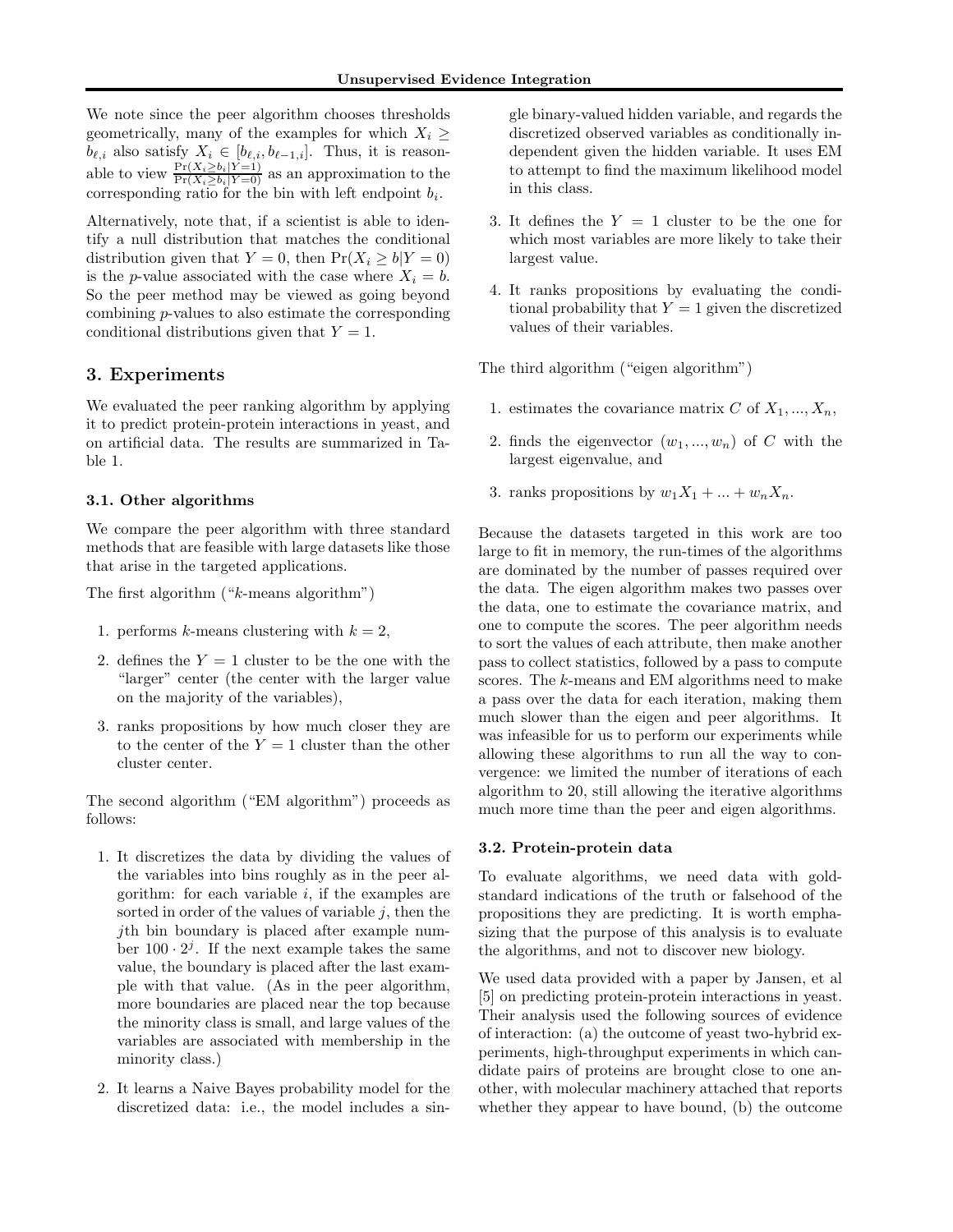of in-vivo pulldown experiments, in which scientists attempt to catch protein pairs in the act, by grabbing complexes (groups of interacting proteins), and characterizing them e.g. by breaking them into pieces and weighing the parts, (c) the tendency to be produced or not coordinately across a variety of conditions, (d) similar functional annotations in public databases, and (e) whether both are essential or not.

We used the raw variables from the Jansen, et al study exactly as we found them, with the following exceptions: (a) We summed the indicator variables corresponding to the results of two yeast two-hybrid screens, obtaining a single  $\{0, 1, 2\}$ -valued yeast twohybrid variable, (b) we analogously summed the two in-vivo pulldown variables, and (c) we took the reciprocals of the two functional annotation raw variables (to obtain values that increase with the likelihood of interaction, and are on a similar scale to the other variables) and added them to obtain a single functional annotation variable. Missing values were replaced with 0.

We downloaded the gold-standard indications of interaction from the web site of the Jansen, et al paper: these were obtained from the curated MIPS data. Jansen, et al, also determined a list of proteins regarded as not interacting by finding pairs that are annotated as localizing to different parts of the cell in the GO database. Of the 24229603 protein pairs in the dataset, 2713970 are given gold standard designations this way, 8250 annotated as interacting and the rest not. (In the raw data from the Jansen, et al web site, 124 protein pairs appeared both in the list of interacting proteins, and in the list of negative examples arising from the localization evidence. These protein pairs were regarded as interacting in our evaluation. This appears the most logical choice, but due to their small number, this choice must have an insignificant effect on our evaluation anyway.)

We applied the peer algorithm, and the four algorithms we compare with, to the set of 24229603 protein pairs with data from that paper, and evaluated them by computing ROC scores (also known as the AUC, for Area Under the Curve) on the 2713970 gold-standard examples. The results are tabulated in Table 1. Because the iterative algorithms use random starting configurations, their results are averaged over 5 runs.

For a given value a of the AUC,  $1 - a$  can be viewed as an error probability: it is the probability that a randomly chosen true proposition is ranked below a randomly chosen false proposition. On the proteinprotein data, the peer algorithm reduces this error probability by more than a factor of two compared

| Algorithm  | Protein-Protein | Synthetic |
|------------|-----------------|-----------|
| Peer       | 0.947           | 0.977     |
| Eigen      | 0.862           | 0.899     |
| $k$ -means | 0.862           | 0.724     |
| EМ         | 0.848           | 0.911     |

Table 1. AUC scores on protein-protein and synthetic data.

with the other algorithms. With 8250 positive examples, this difference is highly statistically significant.

#### 3.3. Synthetic data

We also tried out the algorithms on artificially generated data. An obvious advantage of such data is that the correct class of an item can be determined without question. In our data,  $X_1, ..., X_n$  are conditionally independent given  $Y$ . The probability distributions governing the individual variables were inspired by the high-level description of BLAST scores described by Altschul [1]: when  $Y = 1$ ,  $X_i$  is distributed uniformly on [0, 1], and when  $Y = 0$ ,  $X_i$  is distributed according to an exponential distribution that has been truncated at 1 and normalized (so that  $Pr(Y = 1 | X \ge b)$ ) is monotone in  $b$ ). To generate variables with varying strengths, the means of the exponential variables were chosen uniformly at random from  $[0,1/2]$ . The value 1/2 was chosen to generate variables with strong but not overwhelming association with Y .

We generated 100 random sources with five variables and  $Pr(Y = 1) = 0.01$  this way. For each source, we generated 100000 examples, tried all the algorithms, and calculated the AUC for each algorithm. For each algorithm, we then averaged the AUC scores.

#### 3.4. Code and data

On the website

http://www.cs.columbia.edu/~plong/peer

the following can be found: source code for all the algorithms, the protein-protein data used in our analysis, scripts to generate the synthetic data, and a script to reproduce the results of this section.

# Acknowledgments

We warmly thank Edison Liu, Yoav Freund, Vinsensius Vega, K. R. Krishna Murthy, Anshul Kundaje, John Rice, Prasanna Kolatkar, Peter Bickel, Drew Bagnell, Naoki Abe, David Haussler and Bin Yu for valuable conversations.